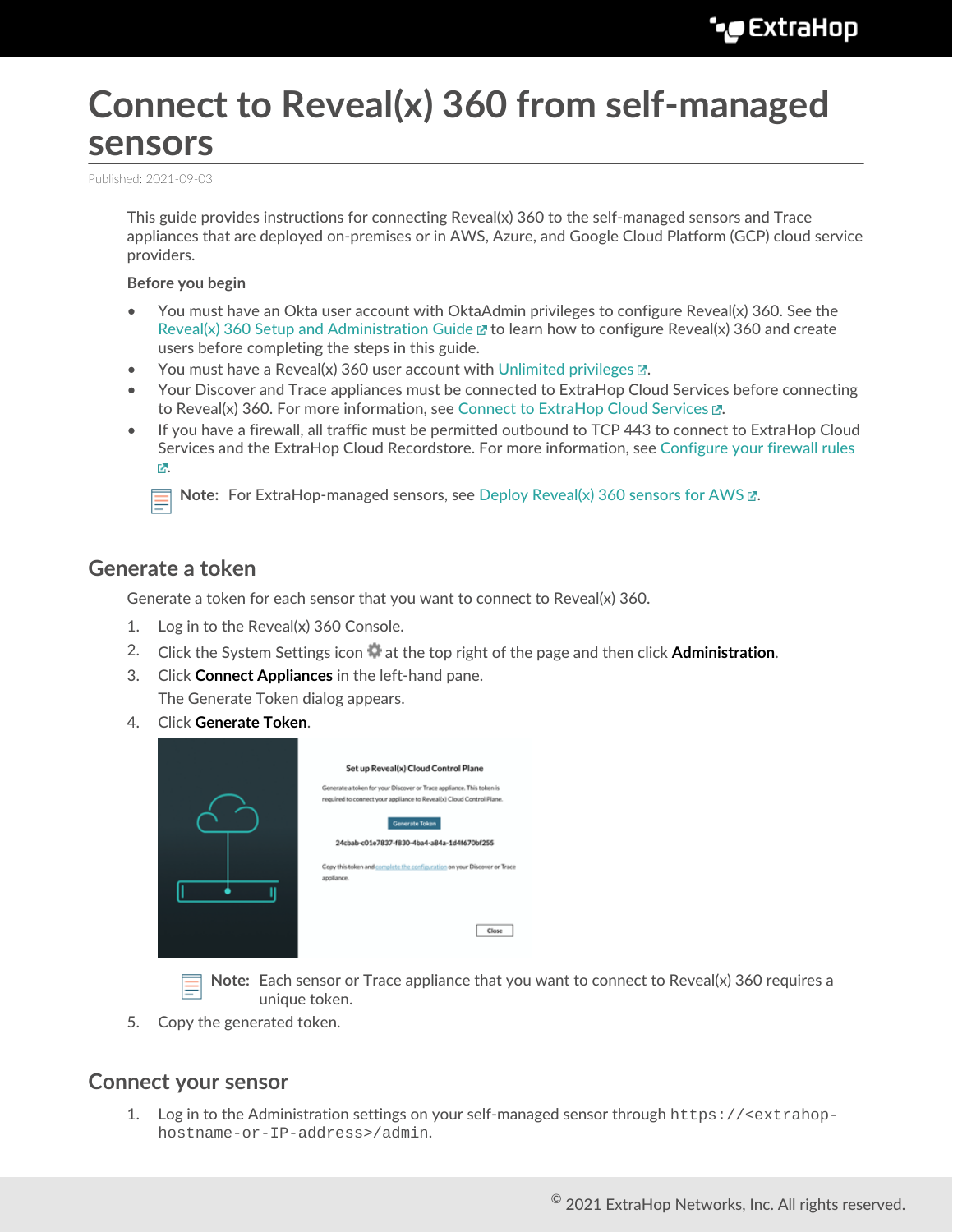- 2. In the ExtraHop Command Settings section, click **Connect Command Appliances**.
- 3. Click **Add Appliance**.
- 4. Paste the token you generated from the Reveal(x) 360 Console into the **Generated Token** field.
- 5. Type a name into the **Discover Appliance Nickname** field to identify this sensor in the Reveal(x) 360 Console.
- 6. Click **Connect**.

## **Connect your Trace appliance**

- 1. Log in to your self-managed Trace appliance through https://<extrahop-hostname-or-IPaddress>/admin.
- 2. In the Trace Cluster Settings section, click **Connect to Reveal(x) 360**.
- 3. Paste the token you generated from the Reveal(x) 360 Console into the **Generated Token** field.
- 4. Type a name into the **Trace Appliance Nickname** field to identify this appliance in the Reveal(x) 360 Console.
- 5. Click **Connect**.

### **Connect sensors to your Trace appliance**

You must establish a connection from all of your sensors to your Trace appliances before you can query for packets.

- 1. Log in to the Administration settings on your self-managed sensor through https://<extrahophostname-or-IP-address>/admin.
- 2. In the ExtraHop Trace Settings section, click **Connect Trace Appliances**.
- 3. Type the hostname or IP address of the Trace appliance in the Appliance hostname field.
- 4. Click **Pair**.
- 5. Note the information listed in the Fingerprint field. Verify that the fingerprint listed on this page matches the fingerprint of the Trace appliance listed on the Fingerprint page in the Administration settings of the Trace appliance.
- 6. Type the password of the Trace appliance setup user in the Trace Setup Password field.
- 7. Click **Connect**.
- 8. To connect additional Trace appliances, repeat steps 2 through 7.

**Note:** You can connect up to 4 Trace appliances to a sensor.

# **Test the configuration**

Verify that you can view traffic from your connected sensors on the Reveal(x) 360 Console.

- 1. Log in to the Reveal(x) 360 Console.
- 2. Click **Dashboards** at the top of the page.
- 3. In the left pane, under System Dashboards, click **Network**. The charts should display data from the traffic.



**Note:** It can take up to ten minutes after the traffic session is created before data appears.